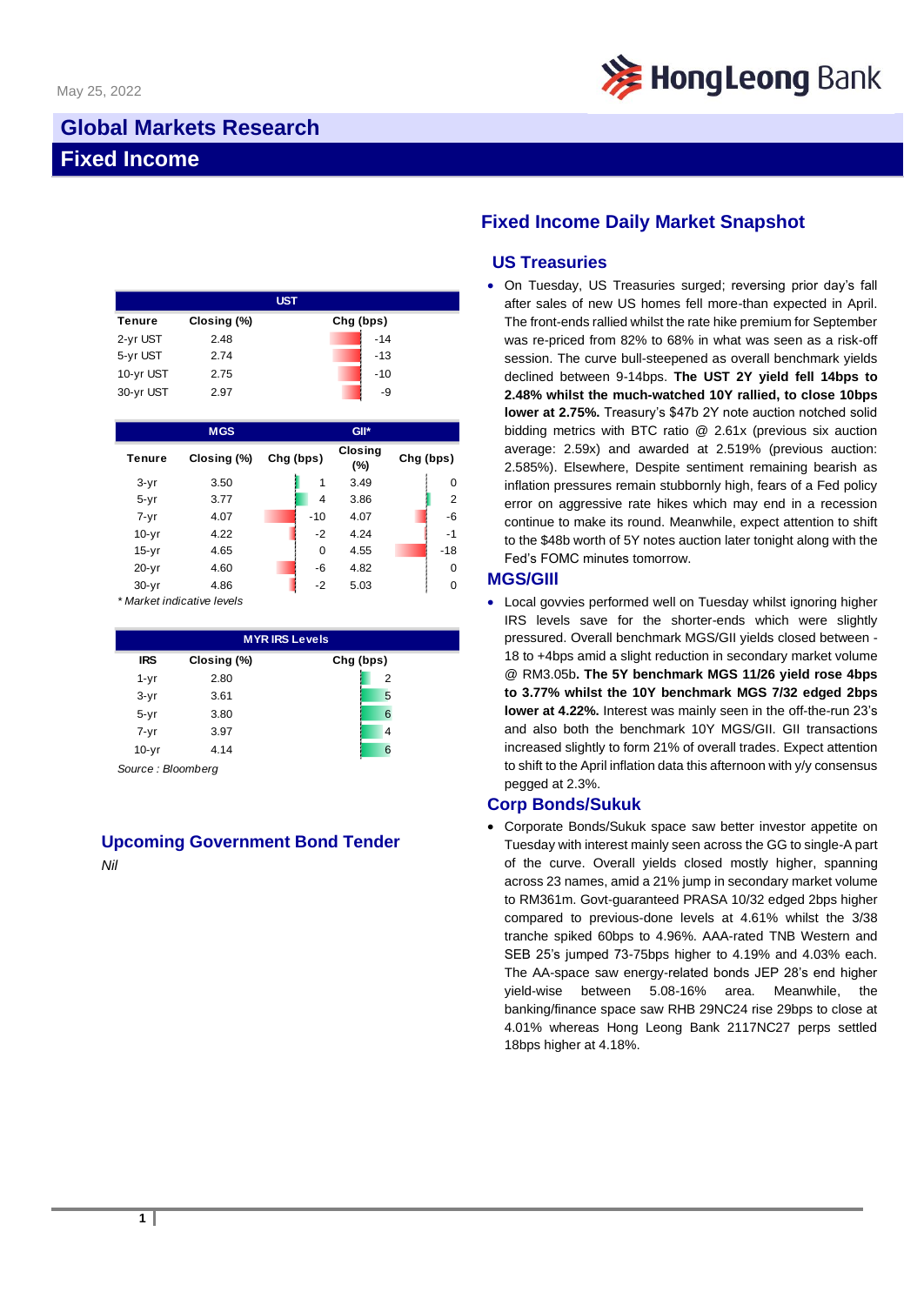May 25, 2022



### **Daily Trades : Government Bond**

|            |                   | <b>Closing</b> | Vol            | <b>Previous</b> | <b>Previous</b>                   | Chg                     |
|------------|-------------------|----------------|----------------|-----------------|-----------------------------------|-------------------------|
|            | <b>Securities</b> | <b>YTM</b>     | (RM mil)       | <b>YTM</b>      | <b>Trade Date</b><br>(dd/mm/yyyy) | (bp)                    |
| <b>MGS</b> | 08/22             | 1.849          | 44             | 1.849           | 23/05/2022                        | $\pmb{0}$               |
| <b>MGS</b> | 03/23             | 2.557          | 164            | 2.470           | 23/05/2022                        | 9                       |
| <b>MGS</b> | 08/23             | 2.756          | $\overline{7}$ | 2.754           | 23/05/2022                        | 0                       |
| <b>MGS</b> | 06/24             | 3.426          | 43             | 3.416           | 23/05/2022                        | $\mathbf{1}$            |
| <b>MGS</b> | 07/24             | 3.446          | 11             | 3.432           | 23/05/2022                        | $\mathbf{1}$            |
| <b>MGS</b> | 09/24             | 3.454          | 70             | 3.521           | 20/05/2022                        | $-7$                    |
| <b>MGS</b> | 03/25             | 3.503          | 173            | 3.490           | 23/05/2022                        | $\mathbf{1}$            |
| <b>MGS</b> | 09/25             | 3.559          | 20             | 3.550           | 23/05/2022                        | $\mathbf{1}$            |
| <b>MGS</b> | 04/26             | 3.667          | $\mathbf{1}$   | 3.627           | 23/05/2022                        | $\overline{\mathbf{4}}$ |
| <b>MGS</b> | 11/26             | 3.771          | 122            | 3.733           | 23/05/2022                        | $\overline{4}$          |
| <b>MGS</b> | 03/27             | 3.834          | $\mathbf{1}$   | 3.857           | 23/05/2022                        | $-2$                    |
| <b>MGS</b> | 11/27             | 3.797          | 70             | 3.950           | 23/05/2022                        | $-15$                   |
| <b>MGS</b> | 06/28             | 3.958          | 112            | 3.920           | 23/05/2022                        | 4                       |
| <b>MGS</b> | 04/29             | 4.069          | 70             | 4.168           | 23/05/2022                        | $-10$                   |
| <b>MGS</b> | 08/29             | 4.062          | 151            | 4.126           | 23/05/2022                        | $-6$                    |
| <b>MGS</b> | 04/31             | 4.246          | 13             | 4.285           | 23/05/2022                        | $-4$                    |
| <b>MGS</b> | 07/32             | 4.224          | 807            | 4.243           | 23/05/2022                        | $-2$                    |
| <b>MGS</b> | 07/34             | 4.586          | 14             | 4.662           | 23/05/2022                        | -8                      |
| <b>MGS</b> | 05/35             | 4.540          | 85             | 4.615           | 23/05/2022                        | $-8$                    |
| <b>MGS</b> | 06/38             | 4.803          | 71             | 4.731           | 23/05/2022                        | $\overline{7}$          |
| <b>MGS</b> | 05/40             | 4.623          | 133            | 4.830           | 23/05/2022                        | $-21$                   |
| <b>MGS</b> | 10/42             | 4.597          | 170            | 4.657           | 23/05/2022                        | $-6$                    |
| <b>MGS</b> | 06/50             | 4.856          | 38             | 4.874           | 23/05/2022                        | $-2$                    |
| GII        | 07/22             | 2.034          | 20             | 1.822           | 22/04/2022                        | 21                      |
| GII        | 07/22             | 1.900          | 10             | 1.853           | 23/05/2022                        | 5                       |
| GII        | 11/22             | 2.301          | 20             | 2.197           | 19/05/2022                        | 10                      |
| GII        | 05/23             | 2.656          | 20             | 2.670           | 19/05/2022                        | $-1$                    |
| GII        | 09/27             | 3.860          | 60             | 3.839           | 23/05/2022                        | $\overline{a}$          |
| GII        | 10/28             | 4.074          | 69             | 4.136           | 23/05/2022                        | $-6$                    |
| GII        | 07/29             | 4.113          | 20             | 4.443           | 19/05/2022                        | $-33$                   |
| GII        | 10/30             | 4.176          | 120            | 4.251           | 23/05/2022                        | -8                      |
| GII        | 10/32             | 4.241          | 235            | 4.253           | 23/05/2022                        | $-1$                    |
| GII        | 06/33             | 4.379          | 20             | 4.610           | 23/05/2022                        | $-23$                   |
| GII        | 07/36             | 4.549          | 58             | 4.727           | 23/05/2022                        | $-18$                   |
| GII        | 05/52             | 5.026          | 10             | 5.026           | 23/05/2022                        | 0                       |
|            |                   |                | 3051           |                 |                                   |                         |
|            |                   |                |                |                 |                                   |                         |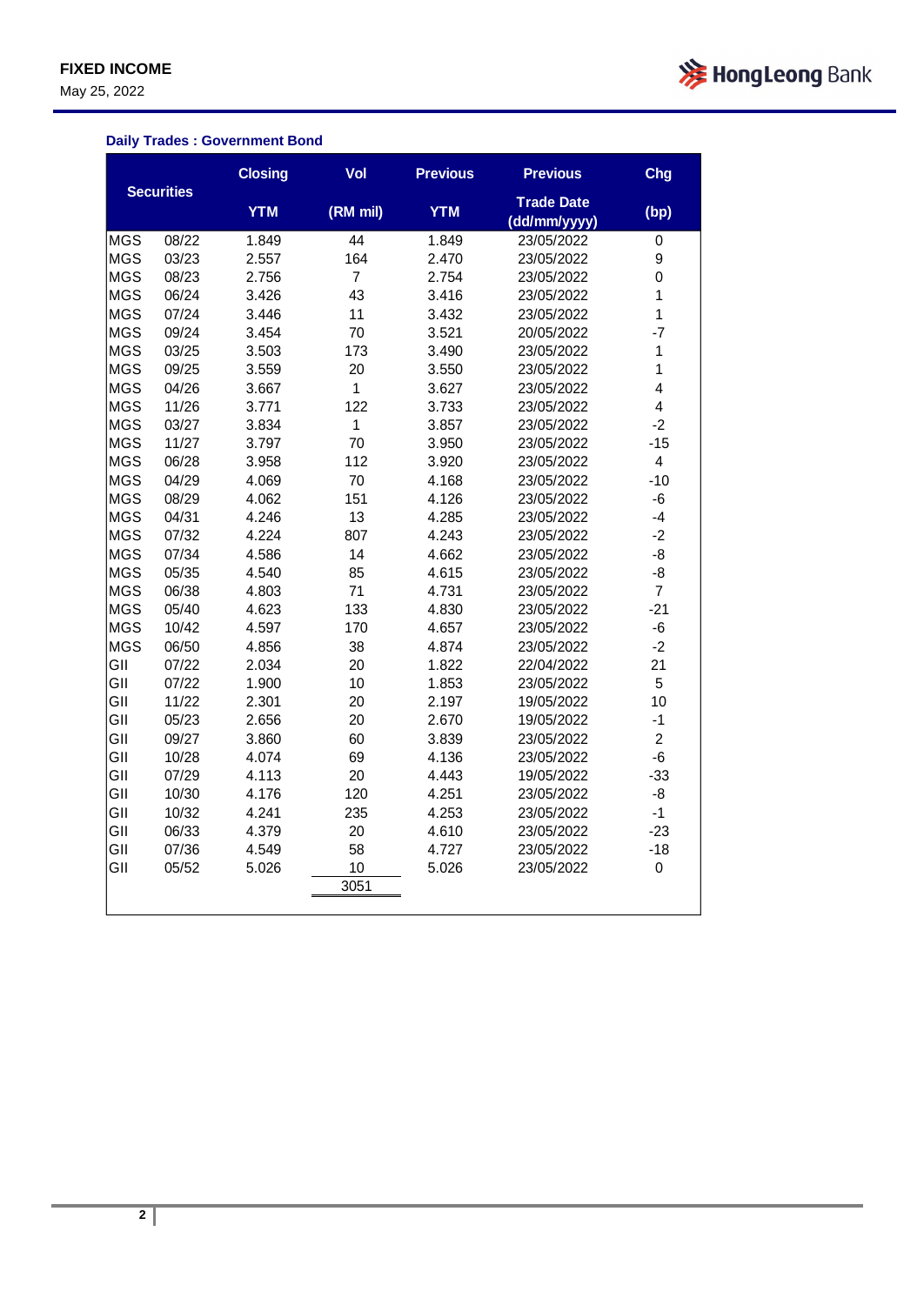May 25, 2022



### **Daily Trades : Corp Bonds/ Sukuk**

|                                                     |       | Rating         | <b>Closing</b> | Vol      | <b>Previous</b> | <b>Previous</b>                   | Chg   | <b>Spread</b>          |
|-----------------------------------------------------|-------|----------------|----------------|----------|-----------------|-----------------------------------|-------|------------------------|
| <b>Securities</b>                                   |       |                | <b>YTM</b>     | (RM mil) | <b>YTM</b>      | <b>Trade Date</b><br>(dd/mm/yyyy) | (bp)  | <b>Against</b><br>MGS* |
| Prasarana Malaysia Berhad                           | 08/23 | GG             | 3.131          | 60       | 2.652           | 31/03/2022                        | 48    | 49                     |
| DanaInfra Nasional Berhad                           | 02/25 | GG             | 3.833          | 10       | 3.221           | 29/03/2022                        | 61    | 33                     |
| Perbadanan Tabung Pendidikan Tinggi Nasional        | 10/28 | GG             | 4.350          | 20       | 3.980           | 31/03/2022                        | 37    | 36                     |
| Prasarana Malaysia Berhad                           | 10/32 | GG             | 4.610          | 10       | 4.590           | 27/04/2022                        | 2     | 37                     |
| Prasarana Malaysia Berhad                           | 03/38 | GG             | 4.960          | 20       | 4.360           | 04/10/2021                        | 60    | 39                     |
| Cagamas Berhad                                      | 10/23 | AAA            | 2.201          | 10       | 2.097           | 30/11/2020                        | 10    | $-44$                  |
| Cagamas Berhad                                      | 10/24 | AAA            | 3.763          | 30       | 3.761           | 20/05/2022                        | 0     | 36                     |
| TNB Western Energy Berhad                           | 07/25 | AAA            | 4.186          | 15       | 3.437           | 24/02/2022                        | 75    | 68                     |
| Sarawak Energy Berhad                               | 08/25 | AAA            | 4.026          | 20       | 3.296           | 02/03/2022                        | 73    | 52                     |
| Kedah Cement Sdn Berhad (fka Lafarge Cement Sdn Bhd | 12/23 | AA3            | 3.917          | 1        | 3.461           | 09/03/2022                        | 46    | 51                     |
| RHB Islamic Bank Berhad                             | 05/29 | AA3            | 4.008          | 10       | 3.716           | 26/04/2022                        | 29    | -9                     |
| Jimah East Power Sdn Berhad                         | 06/28 | AA-            | 5.081          | 10       | 3.908           | 11/08/2021                        | 117   | 109                    |
| Jimah East Power Sdn Berhad                         | 12/28 | AA-            | 5.160          | 20       | 4.057           | 15/07/2021                        | 110   | 106                    |
| CIMB Group Holdings Berhad                          | 05/16 | A1             | 4.704          | 10       | 3.696           | 29/03/2022                        | 101   | 4                      |
| Hong Leong Bank Berhad                              | 11/17 | A1             | 4.177          | 10       | 4.002           | 05/05/2022                        | 18    | $-49$                  |
| MBSB Bank Berhad (fka Asian Finance Bank Berhad)    | 12/31 | A <sub>3</sub> | 4.636          |          | 5.002           | 23/05/2022                        | $-37$ | 39                     |
| Affin Bank Berhad                                   | 07/18 | A <sub>3</sub> | 4.221          |          | 3.545           | 20/05/2022                        | 68    | $-44$                  |
| Eco World Capital Assets Berhad                     | 08/24 |                | 5.866          |          | 5.988           | 18/05/2022                        | $-12$ | 246                    |
| Tropicana Corporation Berhad                        | 06/23 | A+             | 5.286          |          | 5.286           | 23/05/2022                        | 0     | 265                    |
| Tropicana Corporation Berhad                        | 06/25 | A+             | 5.470          |          | 4.805           | 28/04/2022                        | 67    | 197                    |
| <b>WCT Holdings Berhad</b>                          | 10/23 | AA-            | 4.516          | 100      | 4.226           | 15/04/2022                        | 29    | 188                    |
| Sabah Development Bank Berhad                       | 05/25 | AA1            | 4.243          |          | 4.243           | 23/05/2022                        | 0     | 74                     |
| <b>GENM Capital Berhad</b>                          | 03/27 | AA1            | 4.982          |          | 4.982           | 13/05/2022                        | 0     | 119                    |
|                                                     |       |                |                | 361      |                 |                                   |       |                        |

*\*spread against nearest indicative tenured MGS (Source: BPAM)*

| <b>Rating Action</b> |                        |                       |               |  |  |  |
|----------------------|------------------------|-----------------------|---------------|--|--|--|
| <b>Issuer</b>        | <b>PDS Description</b> | <b>Rating/Outlook</b> | <b>Action</b> |  |  |  |
| Nil                  | Nil                    | Nil                   | Nil           |  |  |  |

*Source: RAM,MARC*